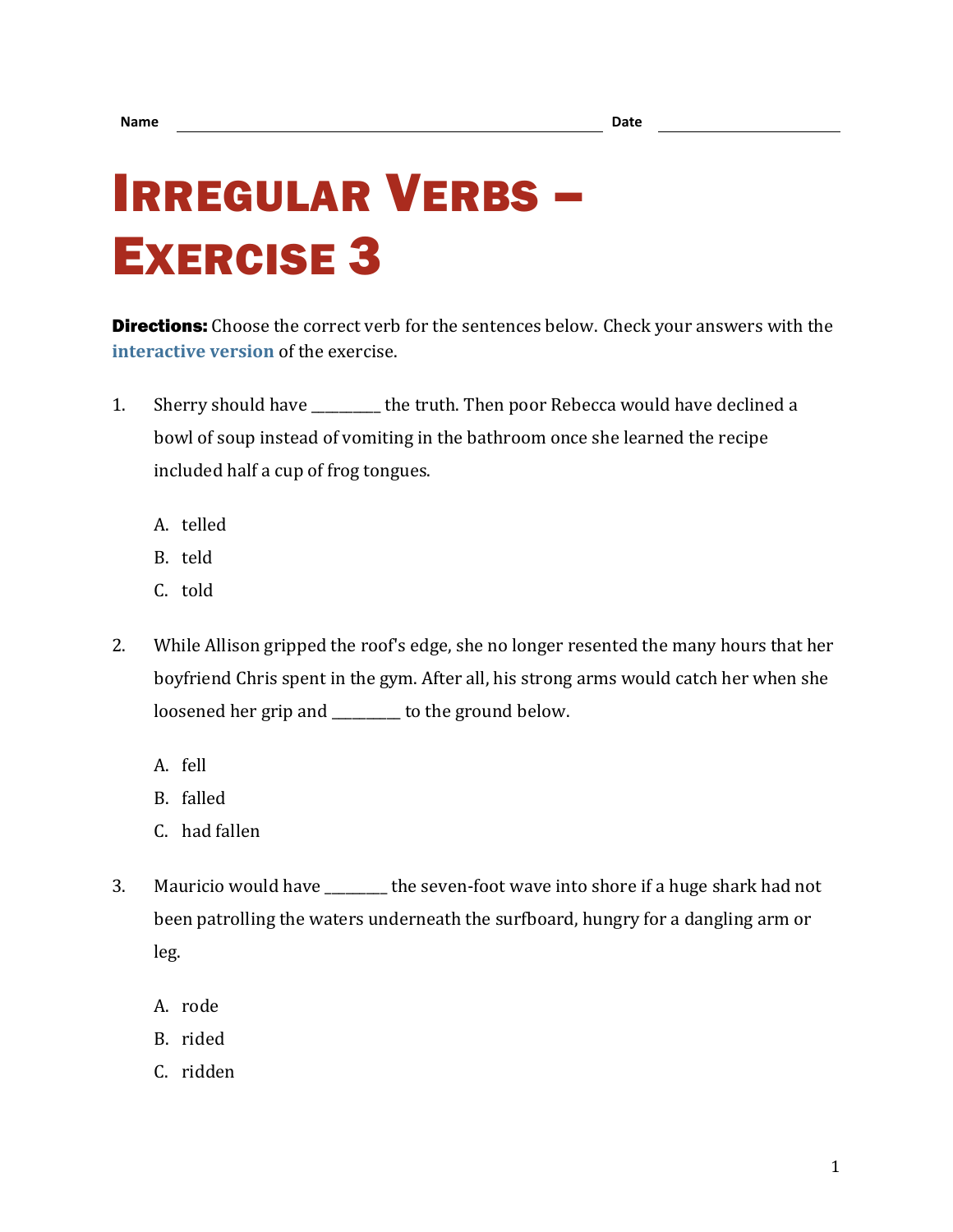- 4. If Carlos had known that hail the size of golf balls would fall later that day, he would have \_\_\_\_\_\_\_\_\_ his shoulder pads and football helmet instead of his one good suit.
	- A. worn
	- B. wore
	- C. weared
- 5. Using bites of bologna as bribes, Diane convinced Reliable, her beagle, to lie still, and then she \_\_\_\_\_\_\_\_\_\_ each of his eighteen toenails.
	- A. cut
	- B. cutted
	- C. cuted
- 6. At the beginning of the semester, Joyce anticipated learning about Egyptian archeology. Her interest \_\_\_\_\_\_\_\_\_\_, however, as the monotonous lectures of Professor Nelson provided facts dustier than mummy wrappings.
	- A. shrinked
	- B. shrank
	- C. shrunck
- 7. Without stopping for breath, Mervina, the neighborhood gossip, \_\_\_\_\_\_\_\_\_\_ Kishana up on the neighborhood news, including Sherry's disastrous dinner party, where the frog tongue soup sent five guests to the local emergency room.
	- A. cought
	- B. caught
	- C. catched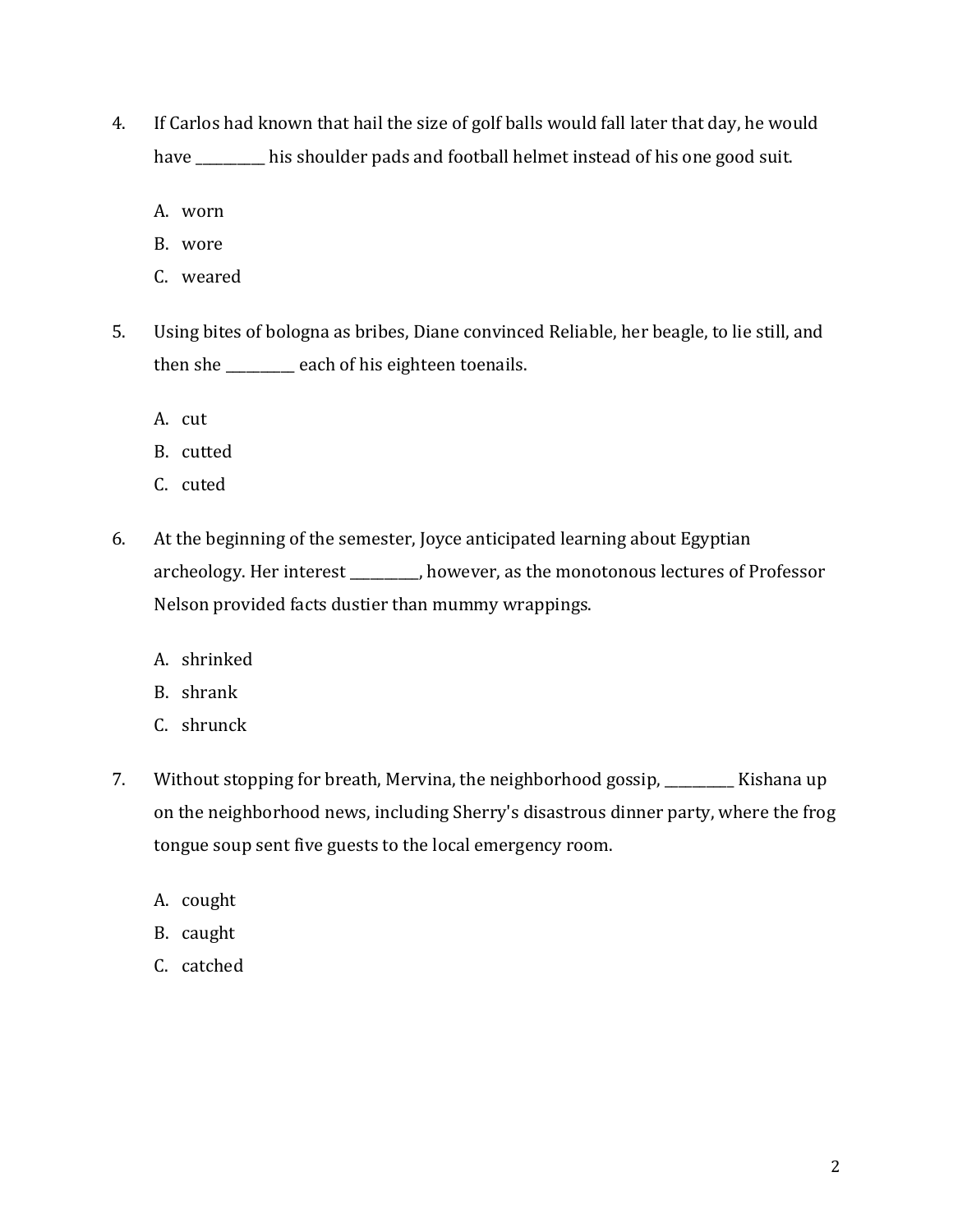- 8. After Professor Curall \_\_\_\_\_\_\_\_\_\_ irregular verb forms in her writing class, she discovered that the frequency of *tooked* and *weared* declined in her students' essays.
	- A. tought
	- B. taught
	- C. teached
- 9. While crawling along in rush-hour traffic, Kay cranked up her car stereo and \_\_\_\_\_\_\_ the lyrics to "Back in Black" with AC/DC, oblivious to the scowls of annoyance from the other drivers trapped beside her.
	- A. singed
	- B. shung
	- C. sang
- 10. Because Henry enjoyed impressing his girlfriend Gloria, he \_\_\_\_\_\_\_\_\_\_ for the expensive dinner with his brand new credit card; he would worry about the shocking statement when it arrived in the mail next month.
	- A. payed
	- B. had payed
	- C. paid
- 11. To ensure that the ragged edges of his essay did not inspire Professor Varner's rage, Jack carefully \_\_\_\_\_\_\_\_\_\_ the fuzzies from the sheets of paper.
	- A. tore
	- B. had torn
	- C. teared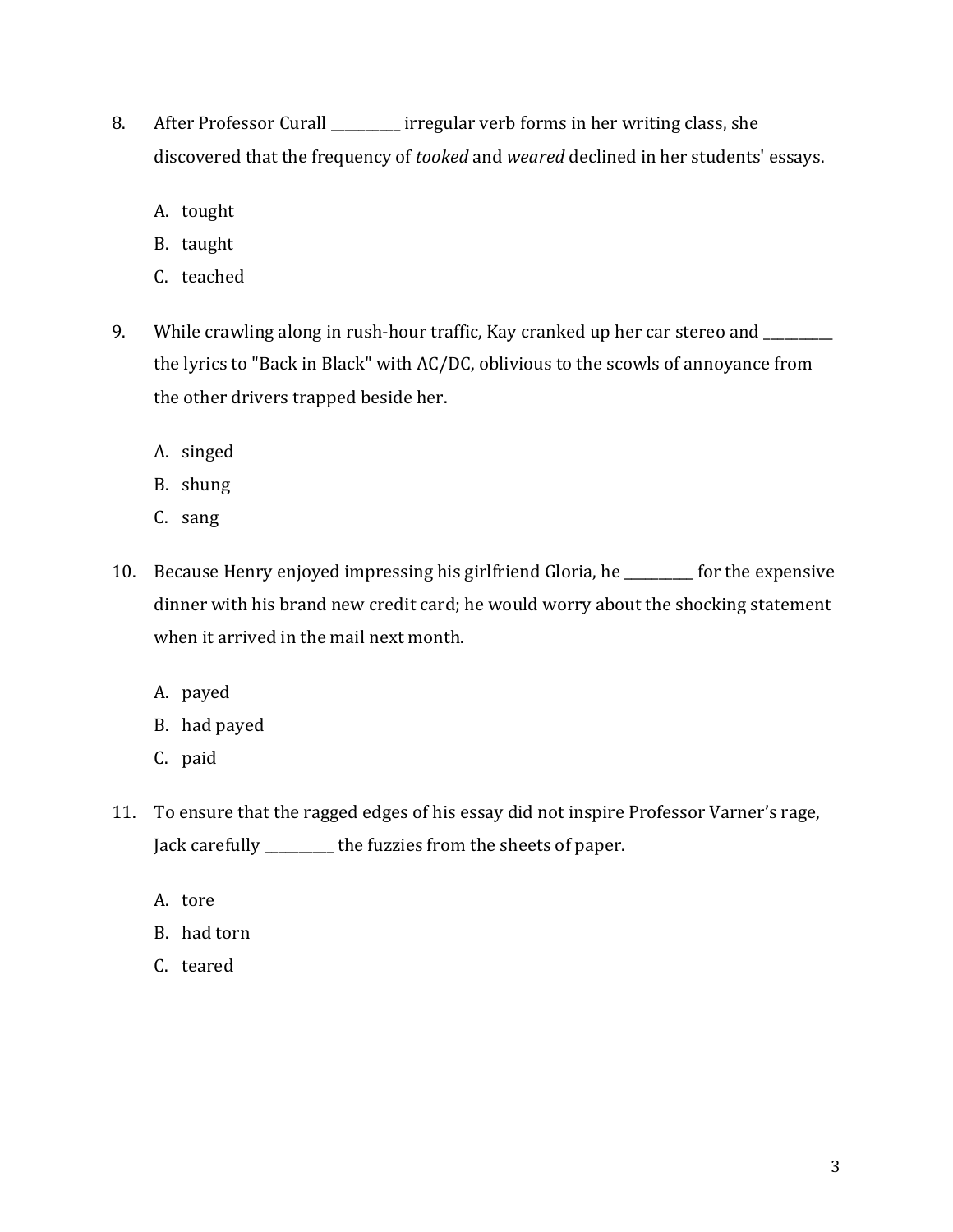- 12. If Tyree had \_\_\_\_\_\_\_\_\_\_ how beautiful the substitute teacher was going to be, he would have prepared his math homework—instead of an arsenal of spitballs—to impress her with his intelligence.
	- A. knowed
	- B. known
	- C. knew
- 13. With a hotdog, Dris \_\_\_\_\_\_\_\_\_\_\_ Butler, her bulldog, to the car but could not get him onto the backseat; Butler sensed a trip to the vet and refused to budge.
	- A. lead
	- B. leaded
	- C. led
- 14. Tikeja \_\_\_\_\_\_\_\_\_\_ Michael's forehead to confirm his fever. When cool skin met her touch, she knew her little brother was faking an illness to get out of helping her rake the big backyard.
	- A. feeled
	- B. feld
	- C. felt
- 15. Thrashing on the surface of the lake, a huge catfish \_\_\_\_\_\_\_\_\_\_ Reggie's fishing pole almost to the point of breaking. Reggie fought on, images of fried fillets making his mouth water.
	- A. bended
	- B. had bended
	- C. bent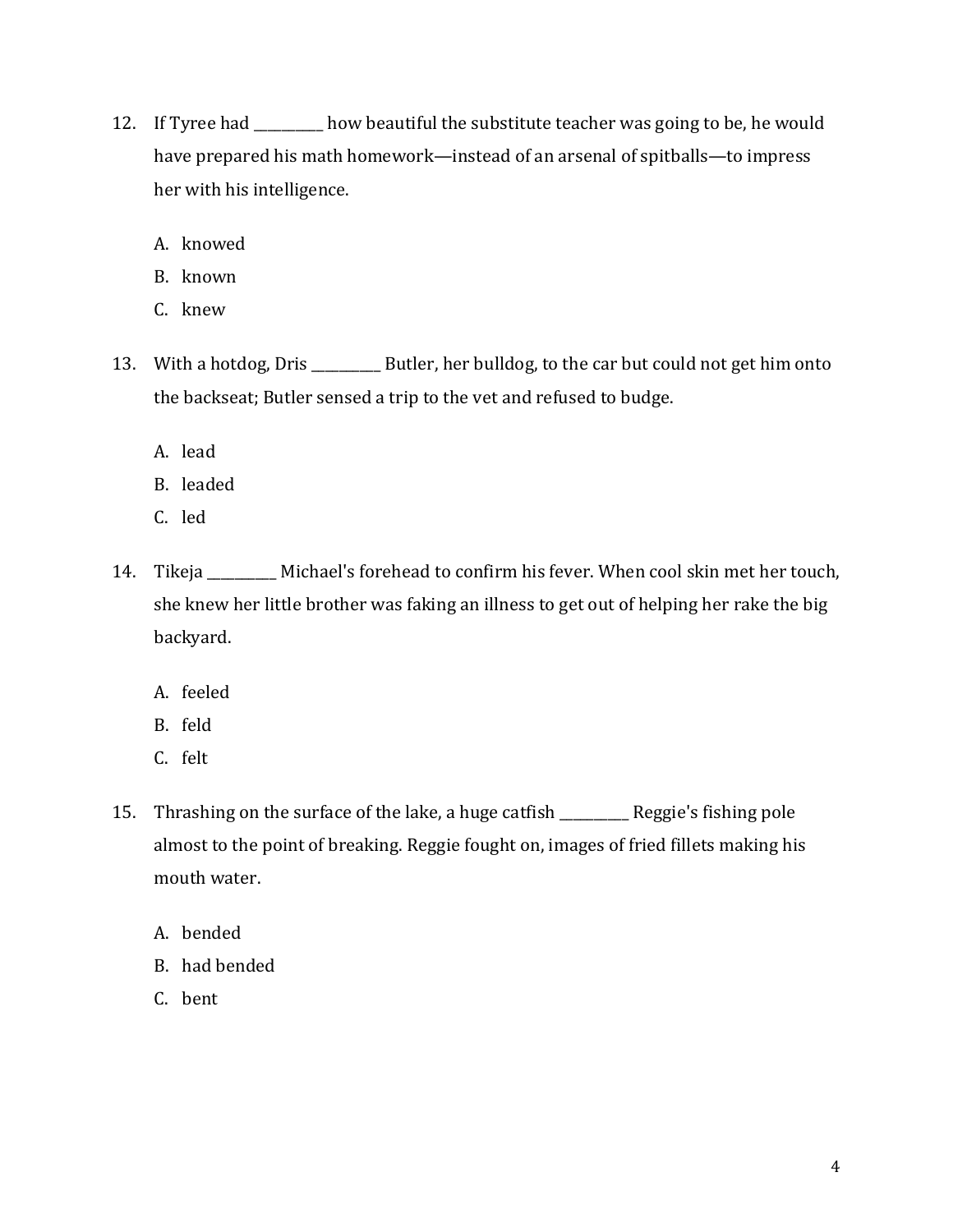- 16. Tiffany \_\_\_\_\_\_\_\_\_\_ through all of Professor Olefke's 8 a.m. astronomy lectures; at the end of the semester, she would have a better chance escaping the gravity of a black hole than passing the course.
	- A. slept
	- B. sleapt
	- C. sleeped
- 17. The telephone \_\_\_\_\_\_\_\_\_\_ twelve times before Pablo finally lifted the receiver. He prayed the call was from a salesperson and not his psycho ex-girlfriend Maria.
	- A. rung
	- B. rang
	- C. ringed
- 18. While Clive stood on top of the fire ant mound, several of the insects crawled over his shoes and \_\_\_\_\_\_\_\_\_\_ him on the ankles, sending the poor boy dancing around the yard while slapping at his legs.
	- A. stinged
	- B. stang
	- C. stung
- 19. Jeanne \_\_\_\_\_\_\_\_\_\_ her house of twenty years with great misgivings; she worried that the new owners would dig up the bones of her beloved cat, Emmy Lou, to put a pool or rose garden in the backyard.
	- A. selled
	- B. sold
	- C. sole